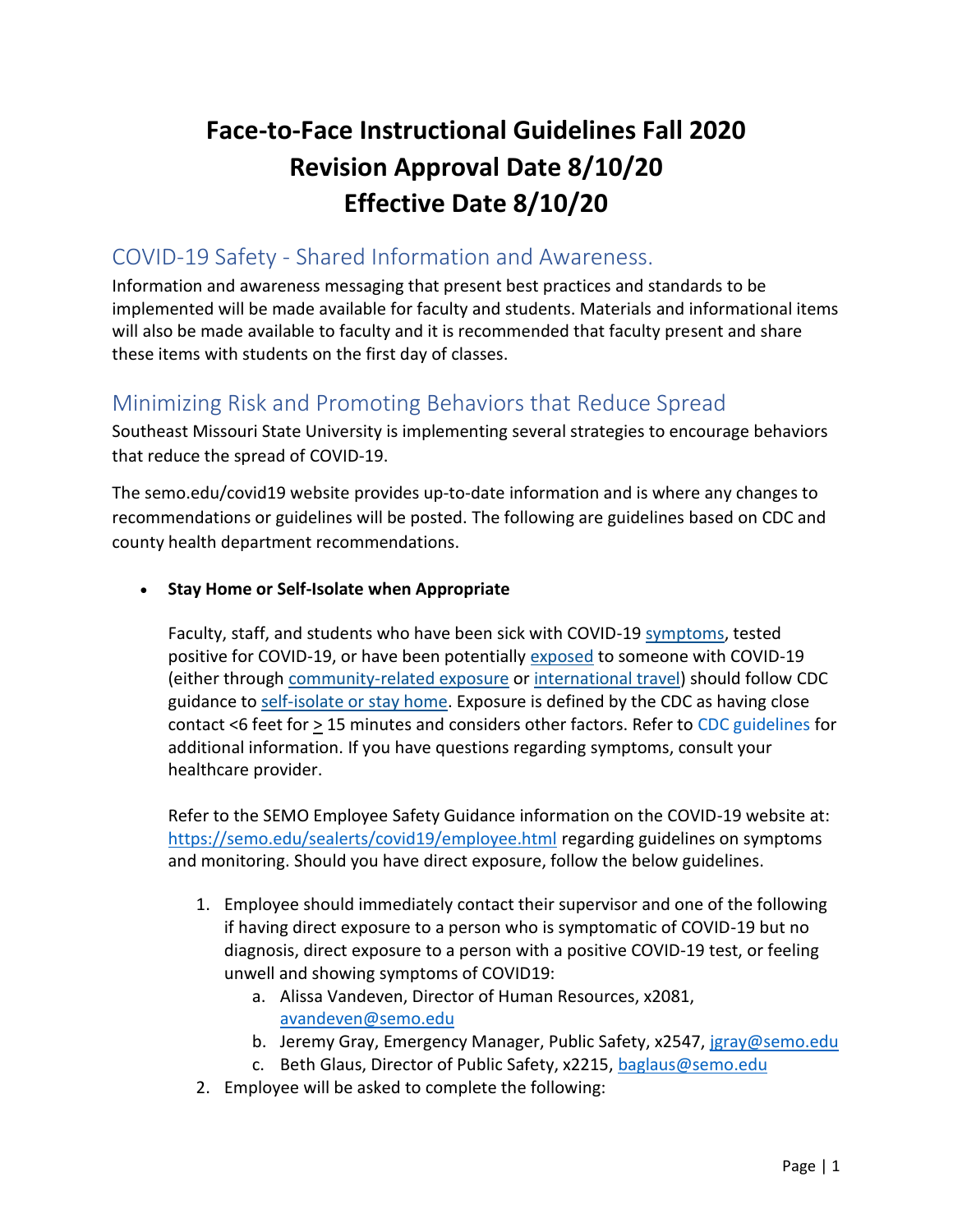- a. Patient Under Investigation (PUI) online form via [https://www.cognitoforms.com/SoutheastMissouriStateUniversity1/COV](https://www.cognitoforms.com/SoutheastMissouriStateUniversity1/COVID19PUIQuestionnaire) [ID19PUIQuestionnaire](https://www.cognitoforms.com/SoutheastMissouriStateUniversity1/COVID19PUIQuestionnaire)
- b. Request for Emergency Paid Sick Leave or Emergency Family Medical Leave form
- 3. Public Safety emergency management staff (Beth Glaus and Jeremy Gray) reviews PUI form submission and relays information to the local public health department.
- 4. The public health department, with assistance of Public Safety emergency management staff when needed, conducts interviews with PUI and contact tracings. Based on the findings of the timeline, contact tracing, and workplace practices at the time of exposure, the health department will contact the individuals who are at risk, and provide instructions. The health department will also recommend any institutional level actions.
- 5. If necessary, Human Resources or Public Safety emergency management staff will instruct the employee to go home and not report to work until authorized by a physician.
	- a. If the employee is well but directed to quarantine, Bonnie Modglin in Human Resources will consult with supervisor to determine if the employee is able to telework.
	- b. If a well employee is unable to telework, employee may be able to use emergency paid sick leave or family medical leave under the Families First Coronavirus Response Act (FFCRA).
	- c. If the employee is unwell, Bonnie Modglin in Human Resources will assist the employee with applying for paid sick leave benefits under the FFCRA.
	- d. Human Resources enters FFCRA into payroll for the employee.
- 6. Employees should not return to work until the following criteria are met:
	- a. Twenty-four hours without fever (without fever reducing medication);
	- b. Respiratory symptoms have improved; and
	- c. Ten (10) days have passed since symptoms first appeared.
- 7. Employee should provide a letter from Public Health or their physician supporting the length of quarantine or isolation and missed work, as well as a release to return to work when the above criteria in #6 have been met. The letter should be submitted to Bonnie Modglin in Human Resources, x2205, [blmodglin@semo.edu.](mailto:blmodglin@semo.edu)
- $\circ$  **If a student tests positive.** If testing was conducted at the campus clinic, the clinic will contact the health department and develop a plan to address the case, as well as a plan for communication to others. If a student were to be tested at another medical facility, the health department will notify our Director of the Department of Public Safety or the Director of Human Resources, and a plan will be developed for the particular case.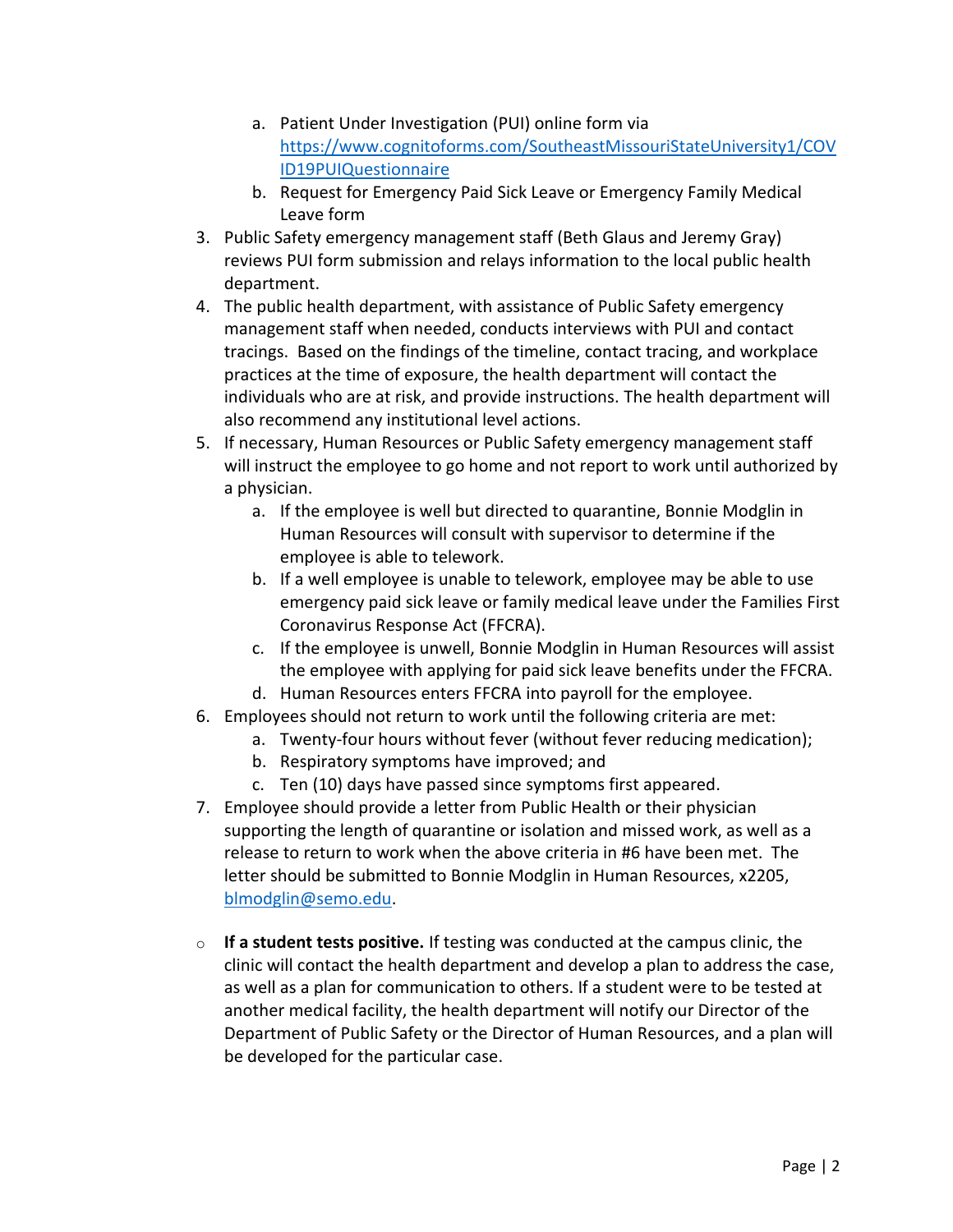- o **If a student tells you they tested positive** or were exposed to someone who tested positive (exposure is defined by the CDC as having close contact <6 feet for > 15 minutes and considers other factors such as were individuals wearing face coverings. Refer to [CDC guidelines](https://www.cdc.gov/coronavirus/2019-ncov/php/public-health-recommendations.html) for additional information) notify our Dean of Students AND our Emergency Manager or the Director of the Department of Public Safety.
	- Dean of Students Office Sonia Rucker, [deanofstudents@semo.edu,](mailto:deanofstudents@semo.edu) (573) 651-2524
	- **Emergency Manager Jeremy Gray, jaray@semo.edu,** (573) 979-5974
	- Director of the Department of Public Safety Beth Glaus, [baglaus@semo.edu,](mailto:baglaus@semo.edu) (573) 651-2963

Provide them the student's name, S0#, and the information the student shared. They will follow-up with that information and take the appropriate action. Each case is unique and will be managed based on the specifics of the case to minimize risk. Monitor official communication from the Dean of Students and Disability Services. Those offices will inform you of student absences as well and if accommodations are needed for students.

#### • **Hand Hygiene and Respiratory Etiquette**

- o Recommend and reinforce [handwashing](https://www.cdc.gov/handwashing/when-how-handwashing.html) with soap and water for at least 20 seconds.
	- If soap and water are not readily available, hand sanitizer that contains at least 60% alcohol can be used.
- $\circ$  Encourage students, faculty, and staff to cover coughs and sneezes with a tissue or use the inside of your elbow. Used tissues should be thrown in the trash and hands washed immediately with soap and water for at least 20 seconds.
	- If soap and water are not readily available, hand sanitizer that contains at least 60% alcohol can be used.

#### • **Face Coverings**

- o *The wearing of a face covering is a University safety requirement under the current conditions as well as a Cape Girardeau County Emergency Order pursuant to RSMo 192.300. We hope that through modeling and a positive and encouraging environment, all will do their part. If a student refuses to wear a face covering, it would be handled in the same manner as if they refused to comply with a course requirement or adhere to the Code of Student Conduct. An instructor may ask a student to leave a class and an employee may ask a person to leave a meeting or event if they do not wish to comply with the Face Coverings and Social Distance Guidelines.* 
	- In the event that a student does not comply with this guidance and does not *leave the space, faculty/staff should send the student's name and email address or Southeast ID to [deanofstudents@semo.edu.](mailto:deanofstudents@semo.edu) If a student refuses to leave a*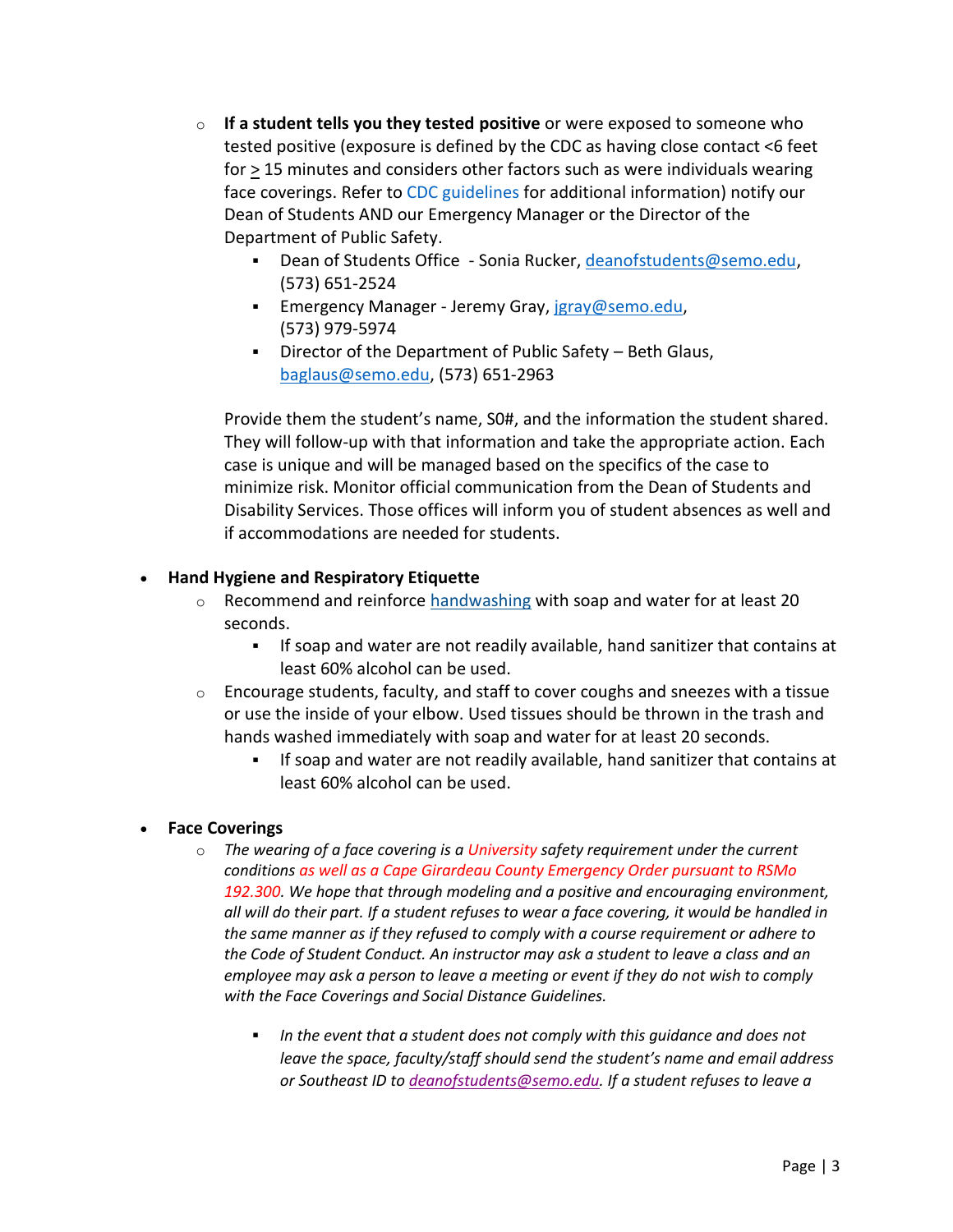*classroom or other University facility upon request, and/or becomes disruptive, the Department of Public Safety can be contacted for assistance.*

- o Faculty will be provided clear face shields which can be worn **in addition to** a face covering. If a student in the classroom has an approved accommodation from disability services that includes the need to be able to see the faculty members face and lips for better visual interpretation or lip reading, only the clear shield alone or a clear face covering can be worn. Additional safety precautions will need to be put into place such as increasing distancing between the instructor and students.
- $\circ$  Individuals should be frequently reminded not to touch the face covering and to [wash their hands](https://www.cdc.gov/handwashing/when-how-handwashing.html) frequently**. Information will be provided to all students, faculty, and staff on proper use, removal, [and washing of cloth face coverings](https://www.cdc.gov/coronavirus/2019-ncov/prevent-getting-sick/diy-cloth-face-coverings.html)**. Signage will be provided throughout each academic building regarding these safe practices.
	- Note: [Cloth face coverings](https://www.cdc.gov/coronavirus/2019-ncov/prevent-getting-sick/diy-cloth-face-coverings.html) should **not** be placed on:
		- Babies and children younger than 2 years old
		- Anyone who has trouble breathing or is unconscious
		- Anyone who is incapacitated or otherwise unable to remove the cover without assistance
		- [Cloth face coverings](https://www.cdc.gov/coronavirus/2019-ncov/prevent-getting-sick/diy-cloth-face-coverings.html) are meant to protect other people in case the wearer is unknowingly infected but does not have symptoms. [Cloth face coverings](https://www.cdc.gov/coronavirus/2019-ncov/prevent-getting-sick/diy-cloth-face-coverings.html) are not surgical masks, respirators, or other medical personal protective equipment.
		- **If a person is not able to wear face coverings due to health or ADA concerns, then alternatives must be made available to those individuals. Contact the office of Disability Services at**  [ds@semo.edu](mailto:ds@semo.edu) **or 573-651-5927 for information on how to obtain an exemption. Affected individuals should also consult with their physicians before wearing a face covering.**

#### • **Signs and Messages**

- $\circ$  Signage will be placed on classroom doors when possible or posted in designated areas as determined by the EOC Signage Committee.
- $\circ$  Messaging about behaviors that prevent the spread of COVID-19 will be posted and communicated through the semo.edu/covid19 website, via emails, and in social media posts in accordance with the [Clery Act.](https://www2.ed.gov/admins/lead/safety/campus.html)

#### • **Traffic Patterns and Dismissals from Classes**

- $\circ$  Be sure not to create "choke points" where large numbers of students gather before class to wait or study.
- o Allow students time to enter and exit the classroom and encourage they maintain social distancing when doing so.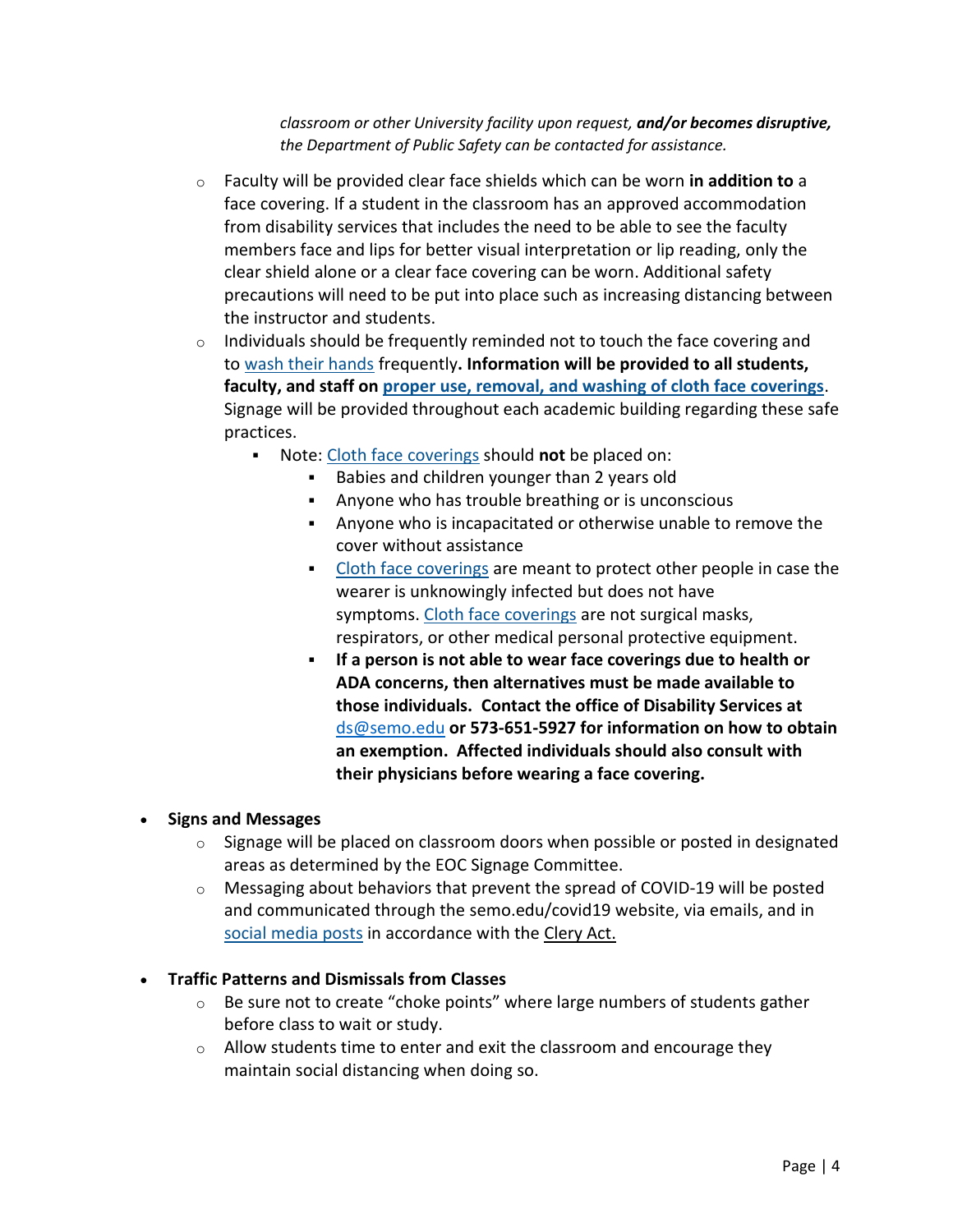o Follow proper guidelines as posted regarding use of elevators

#### • **Cleaning and Disinfecting**

In a continued effort to minimize risk and prevent the transmission of COVID, Facilities Management has increased cleaning and disinfecting practices. Daily cleaning includes cleaning floors, furniture, restrooms, removing trash, etc. Disinfecting involves following guidelines and protocols to disinfect surfaces such as desks, chairs, work surfaces and high touch points.

- Disinfecting of all classrooms and auditoriums will be increased. Individual disinfecting schedules will be developed for each room based on the room utilization and schedule. All rooms will be disinfected at least once per day and higher use rooms will be disinfected multiple times throughout the day. Disinfecting schedules will be posted outside of each room. Schedules will state general time in which the rooms will be disinfected. For example, a room that is to be disinfected three times per day, the schedule may state the disinfecting will be mid-morning, early afternoon, and late afternoon based on the utilization and scheduling of classes or meetings in the room.
- Restrooms will be cleaned daily and disinfected multiple times per day.
- High touch points in common areas such as light switches, doorknobs, railings, elevator buttons, tops and sides of chairs and tables will be focused on and disinfected multiple times throughout the day.

While Southeast's Facilities Management team will support enhanced disinfecting and cleaning of university facilities, to maintain the highest level of health and safety, we encourage faculty, staff, and students to utilize the disinfecting supplies provided by Facilities Management to disinfect common surfaces (keyboards, phone, mice, desktops, reception counters, door handles, etc.) before and after use.

Each classroom will have an appropriate number of disinfectant spray bottles to accommodate faculty, staff, students, and guests wanting to disinfect the surfaces and spaces they are working in. Hand sanitizer will be available in each classroom, office suits, next to elevators, and near exits of each building.

Facilities Management will continue to monitor and revise disinfecting and cleaning plans per CDC and County Health Center guidelines to minimize risk and support the safety of the students, faculty, staff, and guests.

#### • **Shared Objects**

- o Discourage sharing of items that are difficult to [clean or disinfect.](https://www.cdc.gov/coronavirus/2019-ncov/community/clean-disinfect/index.html)
- $\circ$  Ensure adequate supplies to minimize sharing of high-touch materials to the extent possible (e.g., assigning each student their own art supplies, lab equipment, computers) or limit use of supplies and equipment by one group of students at a time and [clean and disinfect](https://www.cdc.gov/coronavirus/2019-ncov/community/reopen-guidance.html) between use.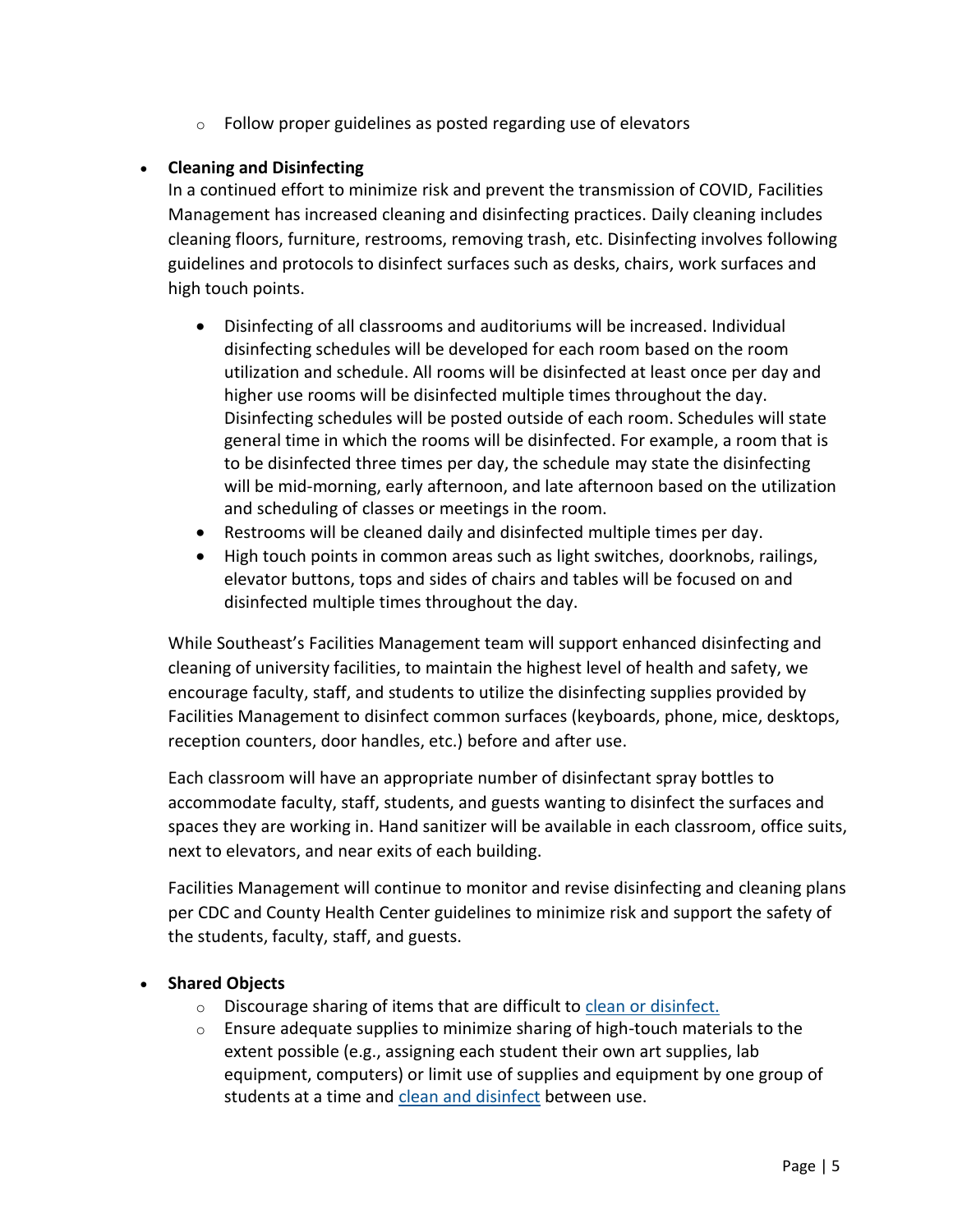$\circ$  Avoid sharing electronic devices, books, pens, and other learning aids unless thoroughly disinfected between uses.

## Keep A Daily Class Attendance Log

Keeping a written record of attendance is a requirement within the faculty handbook. As we resume classes, these records will be more critical. A daily class attendance log of all instructors, students, and visitors must be kept and retained for the semester in case contact tracing is required. Instructors should not pass around a "sign-in" sheet for students. One potential method for recording attendance that is already used by some departments is SupportNet. The sections, days and times, and rosters are already created and available. Information on how to take attendance using SupportNet can be found at: <https://semo.edu/supportnet/supportnet-help/employees.html>

Offices such as the main department offices, college offices, or other offices on campus should also maintain a record of visitors.

# Determining How to Best Offer Classes and Minimize Risk

Due to the unique nature of each class offered, we are implementing a tiered structure for deciding how to best reduce the spread of COVID-19. If the class was scheduled as a face-toface class; we want to do what we can to provide that face-to-face interaction for the students. When considering how to best deliver courses and minimize risk, consider options below in the outlined sequence. All options would still require that face coverings be worn.

Where do you begin to consider what spacing and what the seating capacity is for your room?

• **Square Footage and Estimated Occupancy.** The document a[t https://semo0](https://semo0-my.sharepoint.com/:x:/g/personal/viceprovost_semo_edu/EaIQSNIt6oVAlu7B0tP7ShsBRsRHyxXW4346iSZILEzXvA?e=a1UBUk) [my.sharepoint.com/:x:/g/personal/viceprovost\\_semo\\_edu/EaIQSNIt6oVAlu7B0tP7ShsB](https://semo0-my.sharepoint.com/:x:/g/personal/viceprovost_semo_edu/EaIQSNIt6oVAlu7B0tP7ShsBRsRHyxXW4346iSZILEzXvA?e=a1UBUk) [RsRHyxXW4346iSZILEzXvA?e=a1UBUk](https://semo0-my.sharepoint.com/:x:/g/personal/viceprovost_semo_edu/EaIQSNIt6oVAlu7B0tP7ShsBRsRHyxXW4346iSZILEzXvA?e=a1UBUk) includes most sections being offered Fall 2020 along with the room square footage, normal capacity for 25 sq.ft./person, and capacity if allowing 40 sq.ft./person. **Check the**

**roster for the current number of enrolled students and determine if the room has the capacity to accommodate them with social distancing of 40 sq.ft./person.** Due to the layout or type of furniture in some rooms, it may not be possible to attain the proposed capacity from the spreadsheet.

- 1. Space seating or seat students to maintain 6ft. of distancing
	- a. If the room has fixed seating or if seating is not/cannot be arranged to promote social distancing, signs should be placed in seats that are not to be used so proper social distancing is maintained.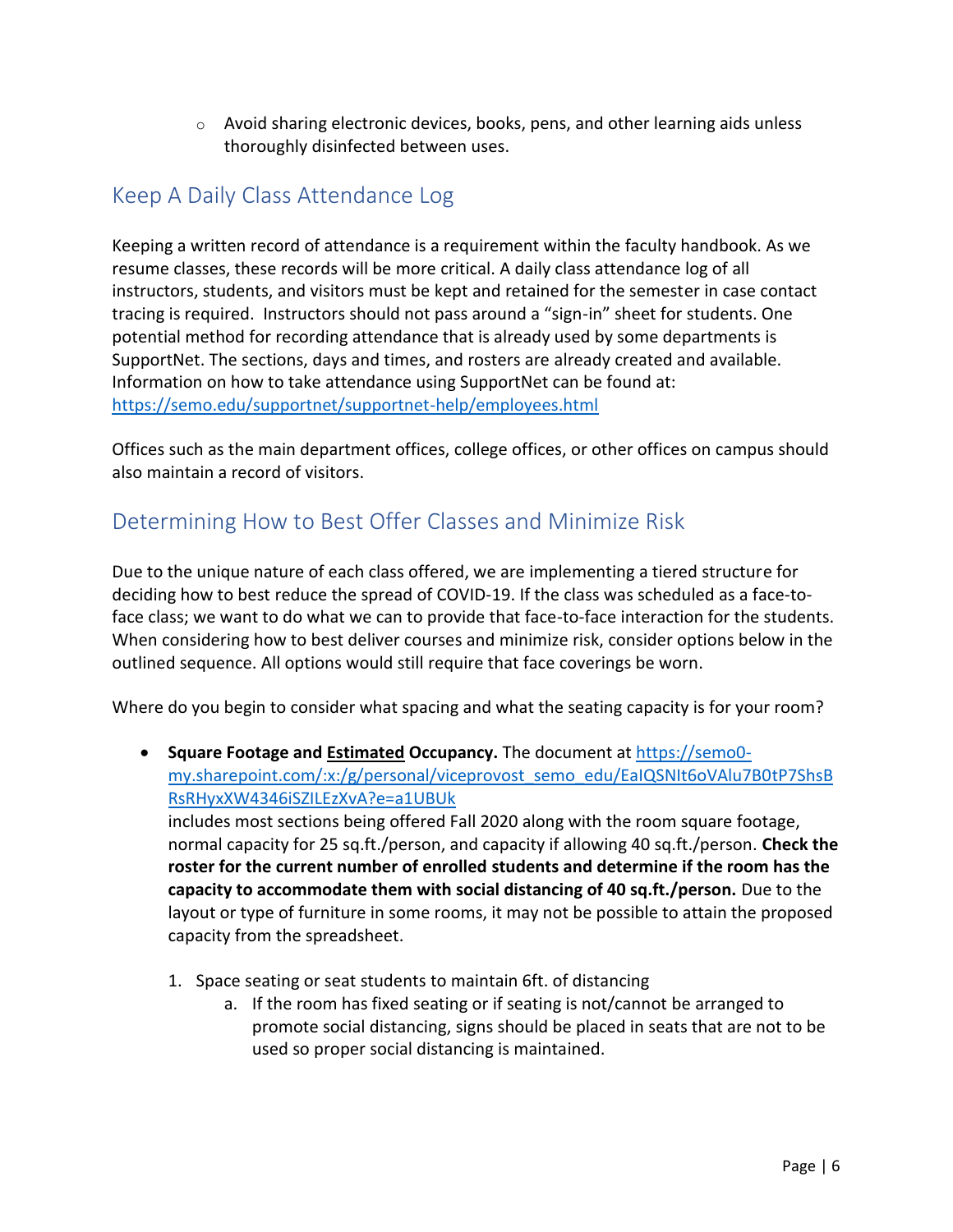- 2. If the number of enrolled students for a course does not allow for proper social distancing, work with your department chair to identify whether another room or lab is available that would allow for proper distancing.
- 3. If a room cannot be located that allows for proper distancing, offer the course in a blended or mixed format.
	- a. Blended courses are defined as courses that have consistent scheduled face to face and online meeting times throughout the semester. Standard policies and practices will be used to calculate, code, and offer blended courses.
	- b. Mixed format courses are courses that do not follow our standard definition of face-to-face, blended, or online. They would be a combination of two or more delivery modes. The mixed format could be used to accommodate meeting with only a portion of the class face-to-face at a time. For example, if it is a Tuesday, Thursday class, having half of the class attend the face-toface session on Tuesday and the other half of the class attend only Thursday. For a class in which the same hands-on materials needed to be delivered to the students, the same lesson could be presented to the Tuesday group and then the Thursday group. The remaining (non- face-to-face) required materials could be delivered asynchronously to the students via remote delivery methods. In all cases, all materials and outcomes for the course would still be required and met.
	- **c. Approval from your department chair and dean will be needed to make the change to a mixed format. Form can be found at <https://app.smartsheet.com/b/form/0b15508e90744a41b2d80494099ef335>**
- 4. If the above conditions cannot be met, a course could be offered in a fully online format. This should not be done unless other accommodations to follow safe guidelines cannot be made.
	- **a. Approval from your chair, dean, and provost will be required to convert scheduled face-to-face courses to fully online. <https://app.smartsheet.com/b/form/0b15508e90744a41b2d80494099ef335>**
	- b. The course/faculty member must have been approved through the QM process or Master Template Studio and if it has not, the faculty will need to attend available training prior to August 24<sup>th</sup>.
- 5. If none of the above recommendations will work to successfully deliver instruction or meet outcomes for a particular course, the course could be offered face-to-face with precautions followed per guidelines to minimize risk as much as possible. Notify and work with your department chair to ensure risk is minimized.
- **Instructor Interaction** 
	- o Maintain safe distancing from the students. An area in the front of the room should be marked off with a minimum of six feet to the student seating.
		- If you must interact closely with students in order to assist or demonstrate concepts, follow precautions outlined in the guidelines such as the use of face covering, hand washing, and regular disinfecting of objects and surfaces to minimize risk.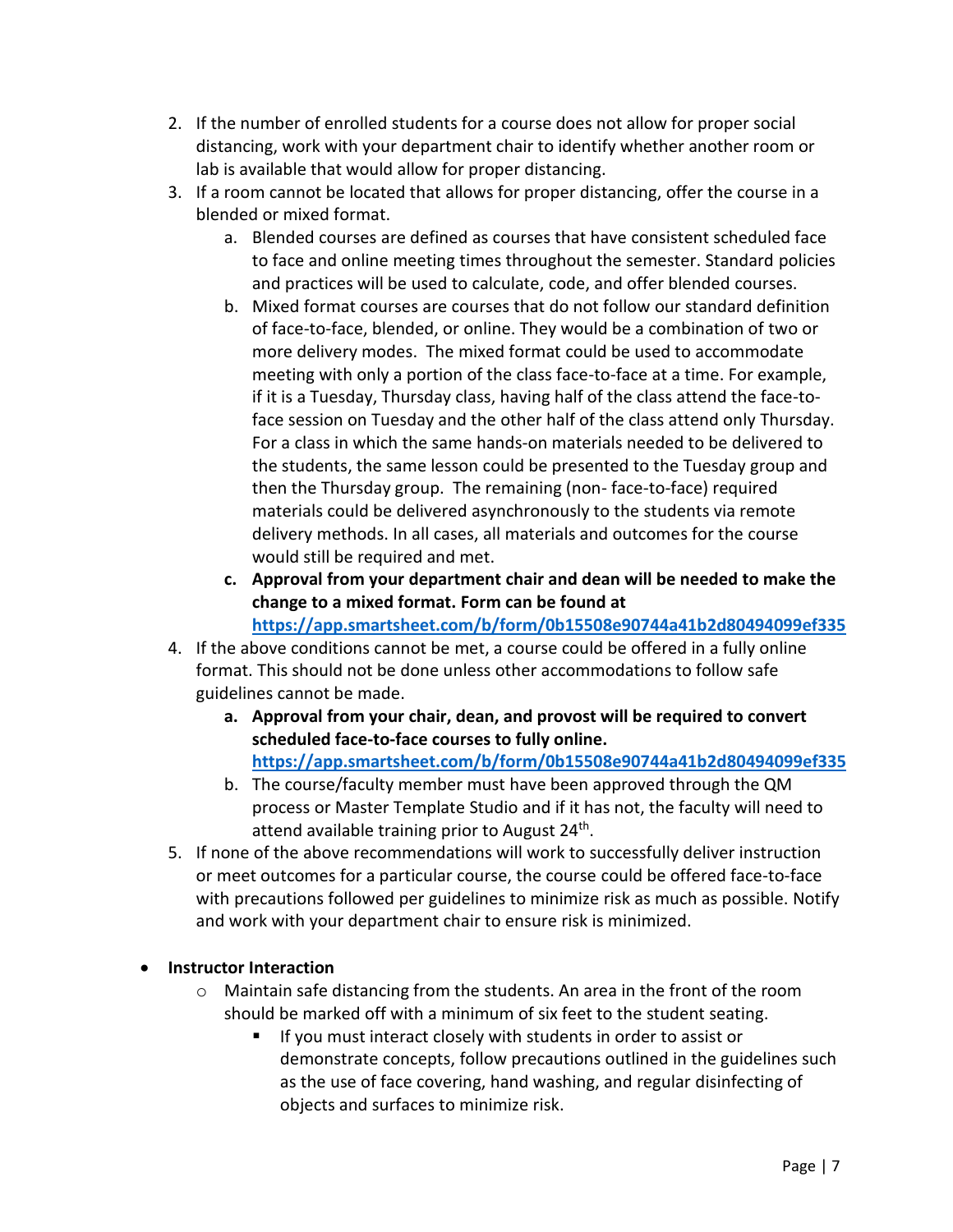- $\circ$  Minimize materials that are handed in to you. Utilize the LMS for submission of work if possible. Grade and return materials electronically through the LMS or other means.
- $\circ$  Utilize virtual office hours if office space does not allow maintaining social distancing. Virtual office hours are acceptable and should be communicated in the syllabus.
- $\circ$  Be sure to include instruction on the one-week of online/remote learning post-Thanksgiving break and the week of online final exams.
- o Record student attendance (in-person and remote).
- o Inform your students of classroom expectations and of any mode of deliver instructions **before** classes begin (no later than August 17<sup>th</sup>) and review any changes on day one of your class.
- o Traffic patterns in and out of the classroom.
	- Dismiss students in small groups and encourage them to maintain social distancing.
	- Request students entering the classroom wait until all have exited and that they maintain proper social distancing while waiting.
- o Cleaning and disinfection
	- While Southeast's Facilities Management team will support enhanced disinfecting and cleaning of university facilities, to maintain the highest level of health and safety, we encourage faculty, staff, and students to utilize the disinfecting supplies provided by Facilities Management to disinfect common surfaces (keyboards, phone, mice, desktops, reception counters, door handles, etc.) before and after use.
	- Each classroom will have an appropriate number of disinfectant spray bottles to accommodate faculty, staff, students, and guests wanting to disinfect the surfaces and spaces they are working in. Hand sanitizer will be available in each classroom, office suits, next to elevators, and near exits of each building.
	- For copiers, monitors, and keyboards, please use sani spritz spray (available from Facilities Management) by applying it to a lint-free cloth and gently wiping the equipment. Do not use power towels as they will scratch. Do not spray directly on equipment as it will cause damage.

### Syllabus Statements

The following statements should be added to your course syllabi. More detailed information may be needed and can be added for your class(es).

#### **Classroom Guideline for Minimizing the Risk of COVID-19**